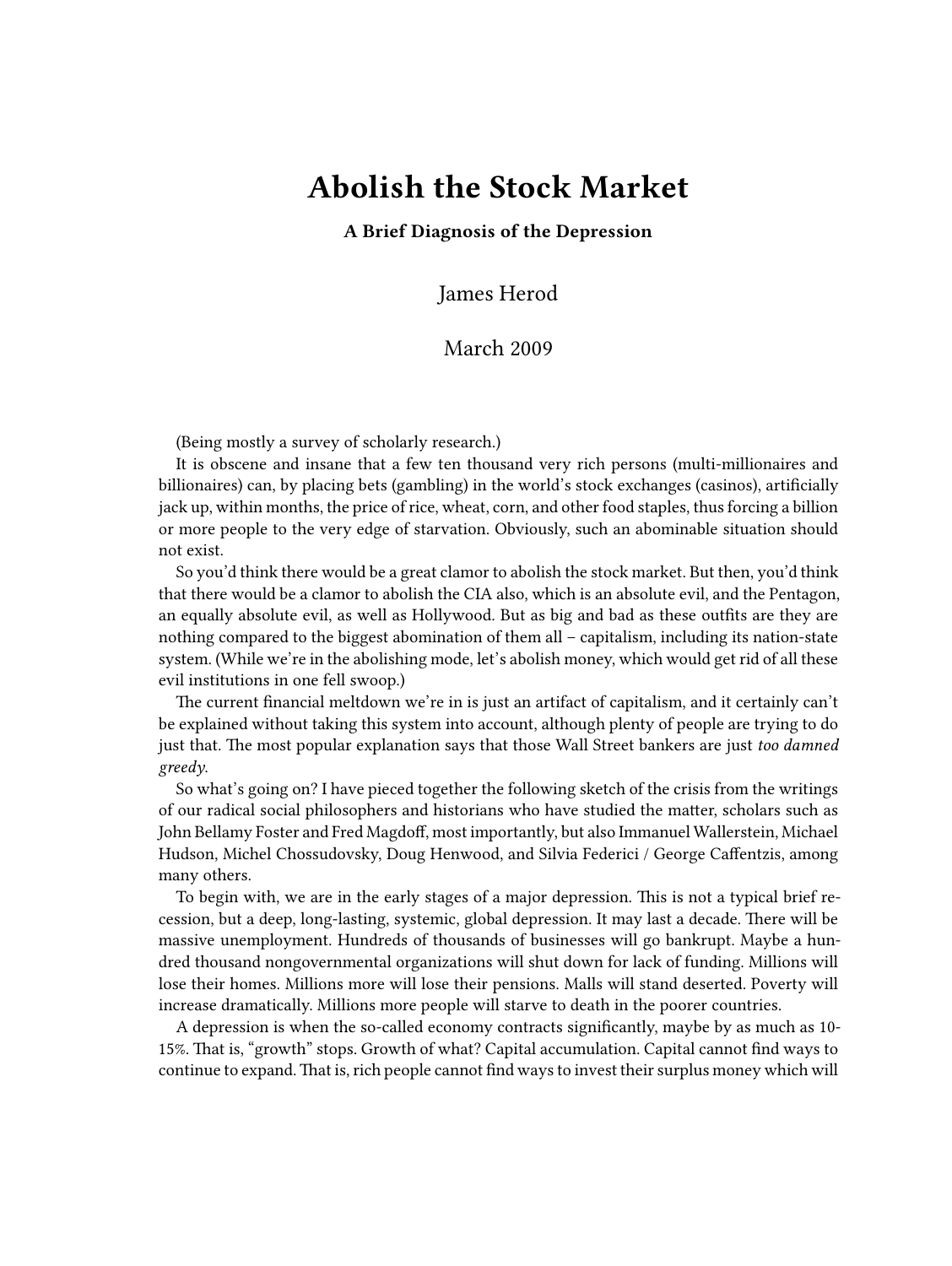yield sufficient profit. When the rate of profit falters, crisis ensues. General panic sets in amongst "investors" (people who make money off money). Capitalism – a system for accumulating capital for the sake of accumulating capital – requires incessant growth (new products, new markets), which is why it is often likened to a cancer, and why it must be eradicated.

As it happened, capitalism has a cyclical aspect. It grows for thirty years or so and then stagnates for roughly thirty more years, with the cycle ending in a depression. And so it has been for five hundred years. The years of stagnation stem from the increasing difficulty of keeping the rate of profit up through the production of goods and services. The built-up productive capacity outstrips demand. If goods and services don't sell, no profit can be realized, and there is no point in making further investments in the "real economy." So the people who own surplus capital shift over to financial speculation in an effort to keep the profits flowing in. This process is entirely normal to the system.

This is what has been happening again recently. There was a stagnating economy combined with an over-abundance of capital with nowhere to go, so the rich turned to gambling, in a rigged game which yielded enormous profits for a while to those in the know. But now the casino has gone belly up, the system has crashed, and a depression has commenced.

Historically, after a depression, the cycle starts over again. There is some disagreement among radical scholars, however, as to whether the cycle will restart this time in the usual way and continue on as before. Wallerstein, for example, believes that capitalism has reached barriers to its continued growth which it will not be able to overcome and that the system will be gone within twenty to forty years. Most analysts do not go this far, some even claiming that the idea that capitalism will self-destruct is nonsense.

There is general agreement though that the current crisis has distinctive features which make it different from all preceding ones. For one thing, there is the sheer volume of the surplus capital that is sloshing around the world looking for "investment opportunities." We're talking about tens of trillions of dollars, much of it changing hands overnight. Also, with high-speed computers, million-dollar bets can be placed which last only a few minutes. Very little of this betting now takes place in the stock market per se. Most of it is done in the commodity, bond, and currency markets, and through over the counter betting.

Plus, in recent years, the gamblers have invented a whole basketful of new ways to bet (called "financial instruments," e.g., derivatives – forwards, futures, options, swaps, collars). For example, they can bet that the prices of currencies, commodities, or stocks will rise or fall. Much of the spike in the price of oil last year was caused by betting. Millions of dollars worth of bets that the value of a company's stock will fall can then become a self-fulfilling prophecy, and a perfectly normal profit-earning company can be destroyed. Gamblers can buy insurance to cover the risks of their bets, and then bet on the ability of the insurance company to pay. These practices strike any normal person as total madness, but they are completely rational from the point of view of the financial elite, who will grab profit any which way they can.

In recent years, in the United States, the financial wing of the capitalist ruling class, which is now predominant, has further compounded the madness by getting rid of all government regulations over its activities. It has gotten the situation back to pre-World War I days when the Robber Barons had a completely free hand to do any damned thing they wanted to, the result being the Great Depression of 1929. So the Roosevelt wing of the ruling class stepped in, back then, to save capitalism from itself with the watered-down USAmerican version of the welfare state – the New Deal. This is not likely to happen again, because there is no massive socialist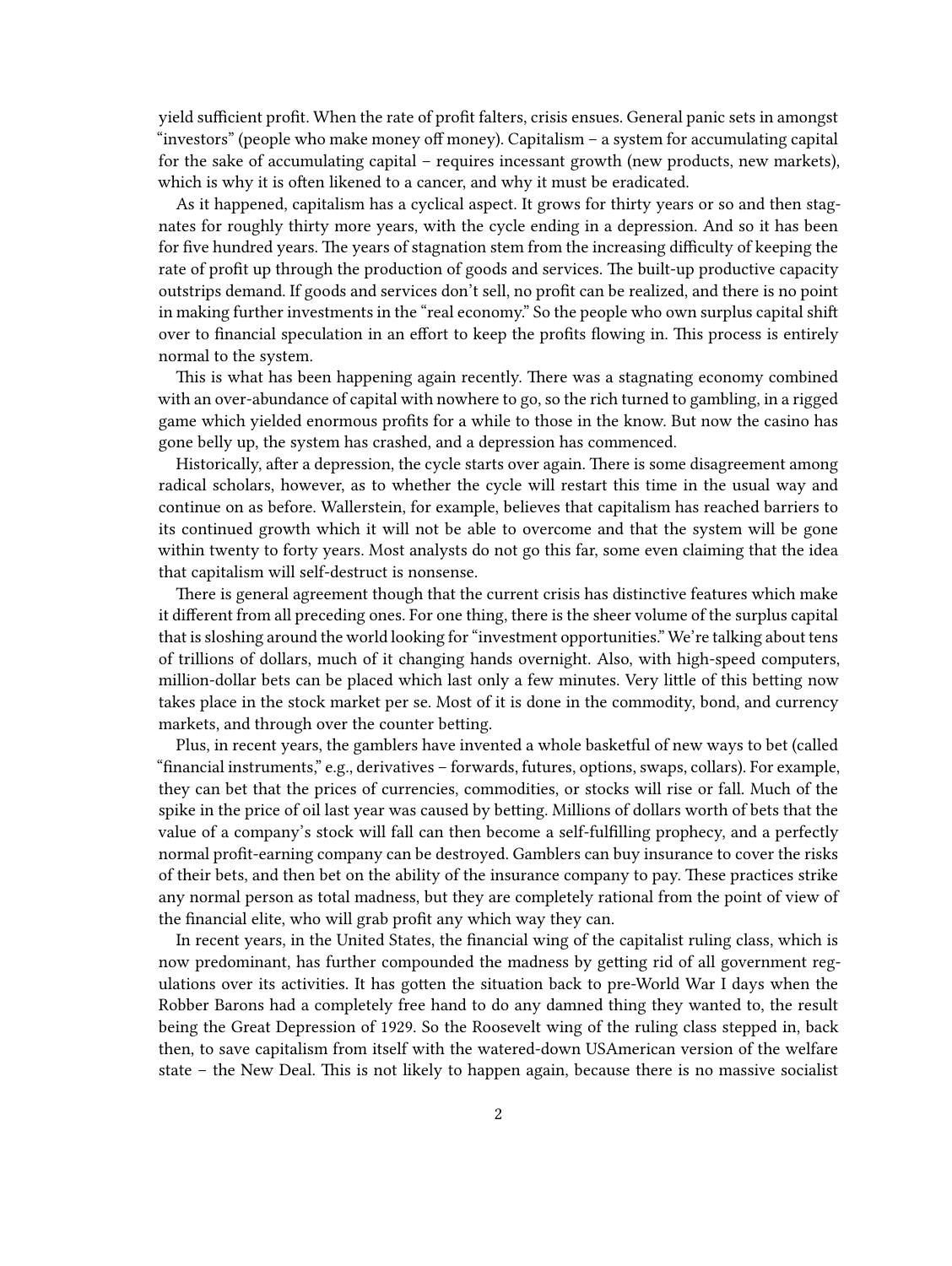movement to exert pressure from below, nor is the ruling class as divided. Capitalists have never been in such complete control of everything as they now are in the United States. They face no serious opposition.

What is the likely outcome of all this? We can see from the government's response to the crisis so far. All steps taken to date serve to cover the losses of the financial elite (wealthy gamblers). They get to keep the profits they made when the betting was good, and then have the government, using general tax revenue, cover their losses after the betting tanked. This does not mean that the banks are being nationalized. Quite the contrary. It is the privatization of the government. Wall Street has simply taken over the US Treasury Department.

The end result will be the further concentration of capital into fewer very powerful corporations, and the further consolidation of ruling class power.

Anarchists can use this crisis to discredit capitalism and organize campaigns to dismantle it. A good beginning is the emerging Boycott Banks campaign. (See information at:

[<http://www.bankstrike.net/organizing-financial-crisis](http://www.bankstrike.net/organizing-financial-crisis)>.

#### **Recommended Reading**

#### *On the Financial Meltdown*

Foster, John Bellamy, and Fred Magdoff, *The Great Financial Crisis* (Monthly Review Press, February 2009, 160 pages). This is the best radical analysis of the crisis so far.

Immanuel Wallerstein, "The Depression: A Long-Term View," October 8, 2008, at: [<www.binghamton.edu](http://www.binghamton.edu/fbc/243en.htm)>. See also the long interview with Wallerstein by Jae-Jung Suh, "Capitalism's Demise?" January 10, 2009, online at: <[http://english.hani.co.kr/popups/](http://english.hani.co.kr/popups/print.hani?ksn=332037) [print.hani?ksn=332037](http://english.hani.co.kr/popups/print.hani?ksn=332037)>.

Michael Hudson. A convenient archive of Hudson's essays on the crisis can be found at: <[http:/](http://www.globalresearch.ca/) [/www.globalresearch.ca/](http://www.globalresearch.ca/)>. Go to their author index, click on H, and scroll down to Hudson.

Michel Chossudovsky, "America's Fiscal Collapse," March 2, 2009, online at:

[<http://www.globalresearch.ca/index.php?context=va&aid=12517>](http://www.globalresearch.ca/index.php?context=va&aid=12517).

Doug Henwood, "Reflections on the Current Crisis – Part Two," *Left Business Observer* #118, April 2008, online at: <[www.leftbusinessobserver.com](http://www.leftbusinessobserver.com/Turmoil2.html)>.

There is a link to Part One.

Silvia Federici and George Caffentzis, "Notes on the Wall Street Meltdown," October 10, 2008, online at: <[freeofstate.org](http://freeofstate.org/new/?p=4208)>.

Peter Gowan, "Crisis in the Heartland," *New Left Review*, #55, January-February 2009, online at: <[www.newleftreview.org](http://www.newleftreview.org/?page=article&view=2759)>.

David Harvey, "Why the U.S. Stimulus Package is Bound to Fail," February 13, 2009, online at: < [http://www.zmag.org/znet/viewArticle/20559>](http://www.zmag.org/znet/viewArticle/20559). See also Harvey's March 13/15, 2009 essay on Counterpunch, "The Crisis and the Consolidation of Class Power: Is This Really the End of Neoliberalism?" online at: [<www.counterpunch.org](http://www.counterpunch.org/harvey03132009.html)>.

Leo Panitch and Sam Gindin, "From Global Finance to the Nationalization of the Banks: Eight Theses on the Economic Crisis," February 25, 2009 online at:

[<www.globalresearch.ca](http://www.globalresearch.ca/index.php?context=va&aid=12463)>.

See also an interview with Panitch, February 18, 2009, at:

[<zcommunications.org>](http://zcommunications.org/znet/viewArticlePrint/20602).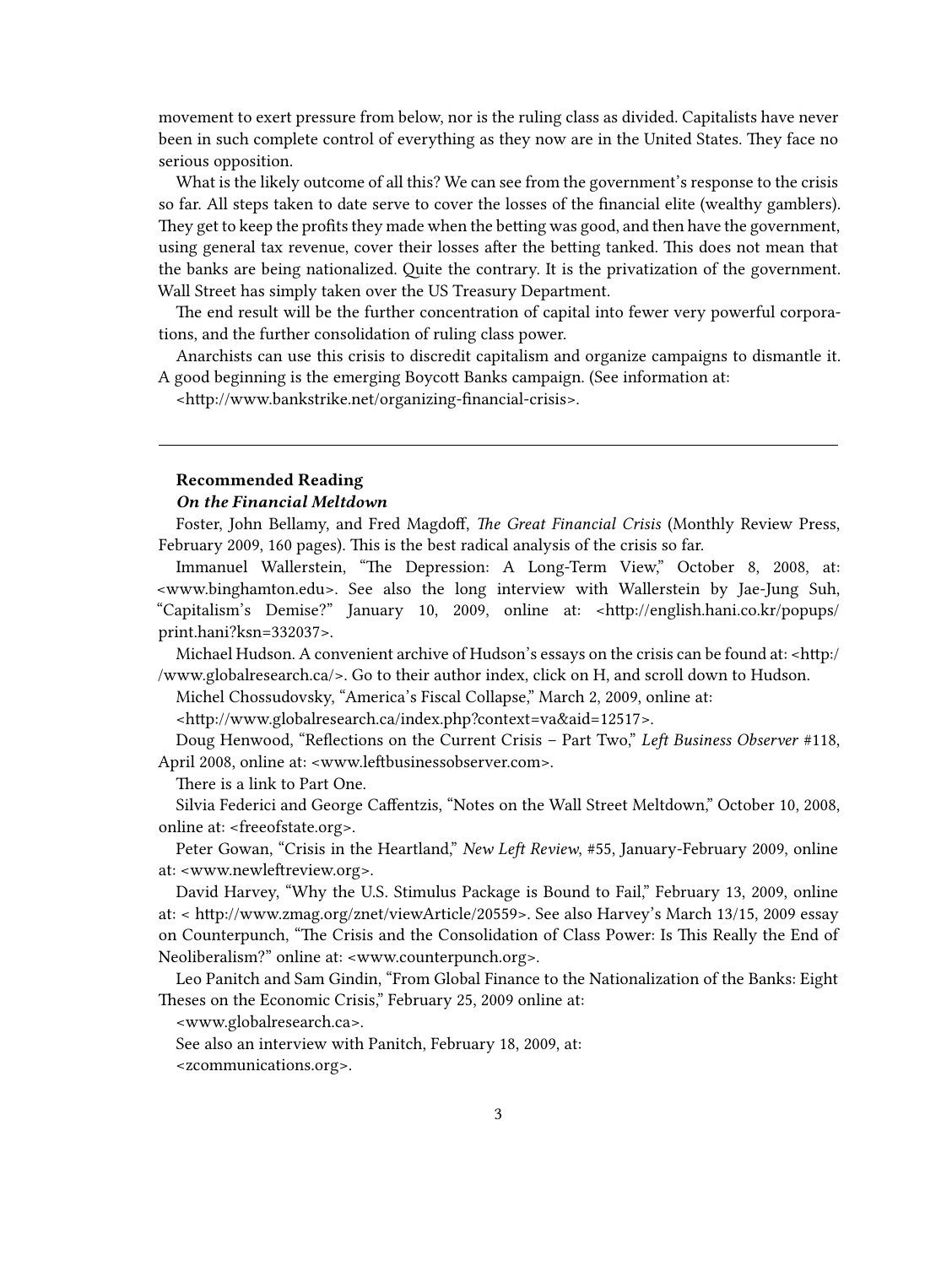Paul Bowman, "Financial Weapons of Mass Destruction," September 2008, online at: [<www.anarkismo.net](http://www.anarkismo.net/article/9850?print_page=true)>.

Matt Taibbi, "The Big Takeover," *Rolling Stone*, issue #1075, April 2, 2009. Also online at: [<www.informationclearinghouse.info>](http://www.informationclearinghouse.info/article22276.htm).

James Petras, "Latin America: Perspectives for Socialism in a time of a World Capitalist Recession/Depression," online at:

[<petras.lahaine.org>](http://petras.lahaine.org/articulo.php?p=1772&more=1&c=1).

### *More Generally*

Wallerstein, Immanuel, *Historical Capitalism* Hudson, Michael, *Super Imperialism* Chossudovsky, Michel, *The Globalization of Poverty* Henwood, Doug, *Wall Street* Ingham, Geoffrey, *The Nature of Money* Kindleberger, Charles, *Manias, Panics, and Crashes* Hutchinson, Frances (and others), *The Politics of Money* McNally, David, *Against the Market*